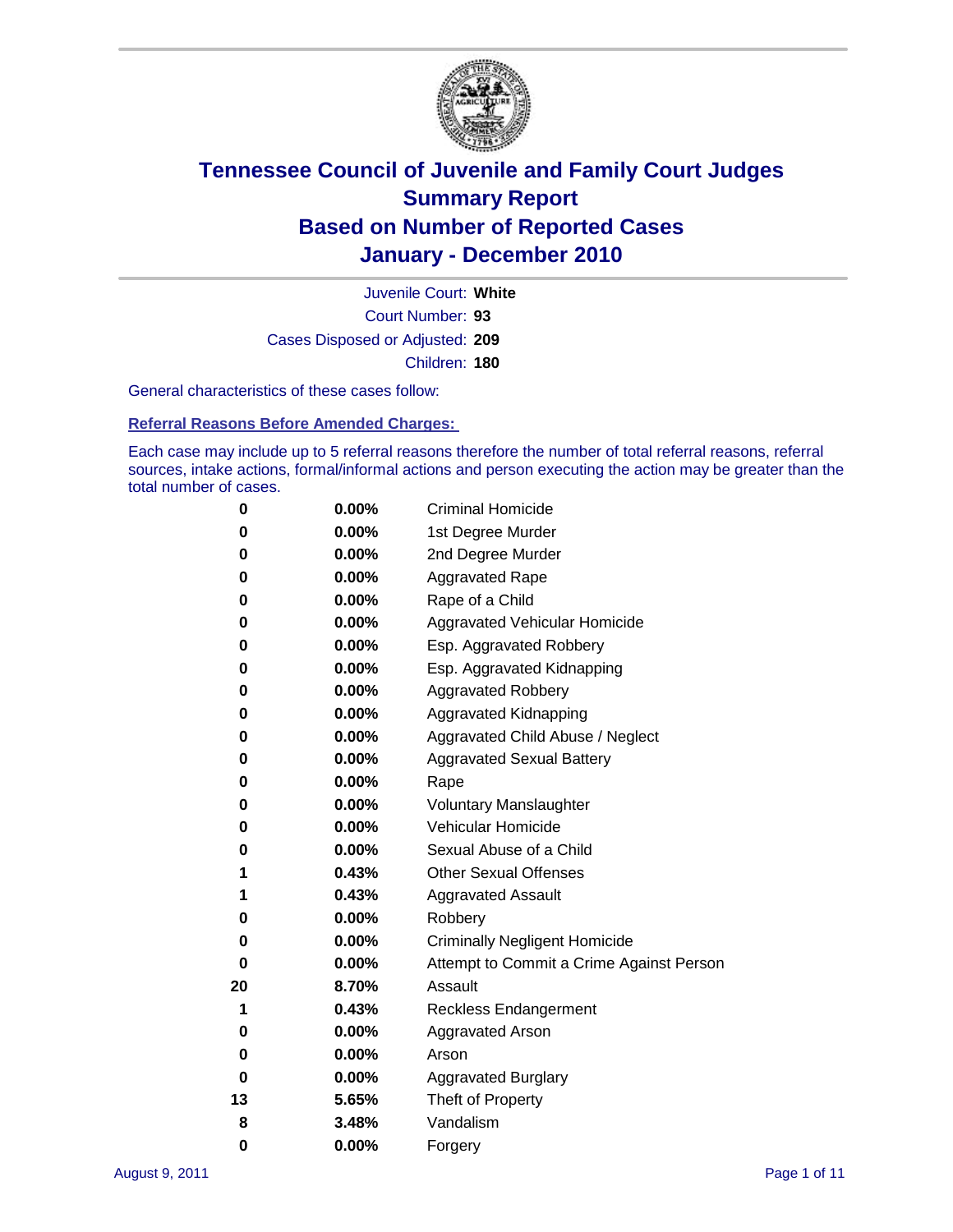

Court Number: **93** Juvenile Court: **White** Cases Disposed or Adjusted: **209** Children: **180**

#### **Referral Reasons Before Amended Charges:**

Each case may include up to 5 referral reasons therefore the number of total referral reasons, referral sources, intake actions, formal/informal actions and person executing the action may be greater than the total number of cases.

| 0  | 0.00% | <b>Worthless Checks</b>                                     |
|----|-------|-------------------------------------------------------------|
| 0  | 0.00% | Illegal Possession / Fraudulent Use of Credit / Debit Cards |
| 3  | 1.30% | <b>Burglary</b>                                             |
| 0  | 0.00% | Unauthorized Use of a Vehicle                               |
| 0  | 0.00% | <b>Cruelty to Animals</b>                                   |
| 0  | 0.00% | Sale of Controlled Substances                               |
| 1  | 0.43% | <b>Other Drug Offenses</b>                                  |
| 13 | 5.65% | Possession of Controlled Substances                         |
| 0  | 0.00% | <b>Criminal Attempt</b>                                     |
| 0  | 0.00% | Carrying Weapons on School Property                         |
| 0  | 0.00% | Unlawful Carrying / Possession of a Weapon                  |
| 2  | 0.87% | <b>Evading Arrest</b>                                       |
| 0  | 0.00% | Escape                                                      |
| 2  | 0.87% | Driving Under Influence (DUI)                               |
| 14 | 6.09% | Possession / Consumption of Alcohol                         |
| 1  | 0.43% | Resisting Stop, Frisk, Halt, Arrest or Search               |
| 0  | 0.00% | <b>Aggravated Criminal Trespass</b>                         |
| 1  | 0.43% | Harassment                                                  |
| 0  | 0.00% | Failure to Appear                                           |
| 0  | 0.00% | Filing a False Police Report                                |
| 0  | 0.00% | Criminal Impersonation                                      |
| 2  | 0.87% | <b>Disorderly Conduct</b>                                   |
| 2  | 0.87% | <b>Criminal Trespass</b>                                    |
| 3  | 1.30% | <b>Public Intoxication</b>                                  |
| 0  | 0.00% | Gambling                                                    |
| 22 | 9.57% | Traffic                                                     |
| 0  | 0.00% | <b>Local Ordinances</b>                                     |
| 0  | 0.00% | Violation of Wildlife Regulations                           |
| 0  | 0.00% | Contempt of Court                                           |
| 12 | 5.22% | Violation of Probation                                      |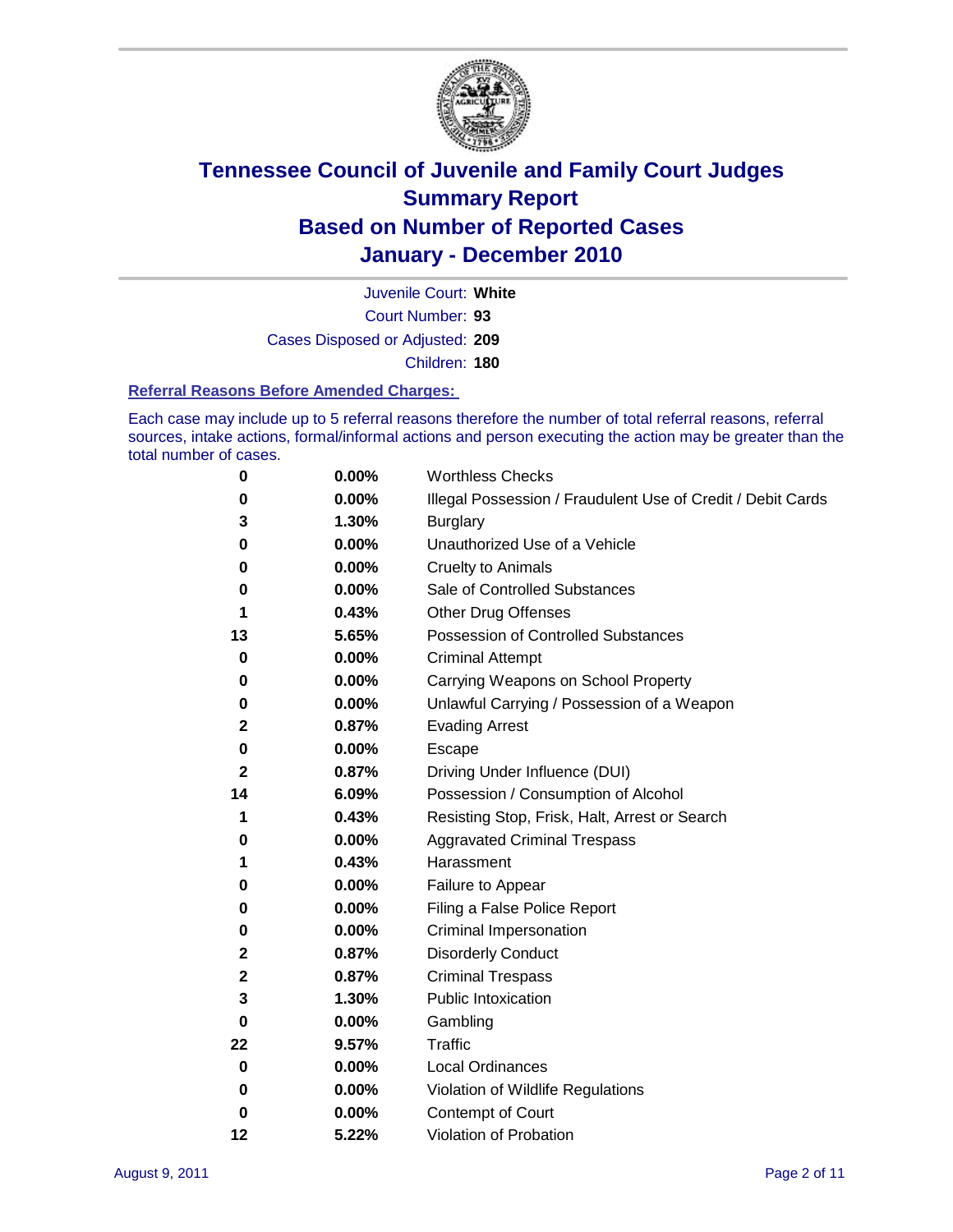

Court Number: **93** Juvenile Court: **White** Cases Disposed or Adjusted: **209** Children: **180**

#### **Referral Reasons Before Amended Charges:**

Each case may include up to 5 referral reasons therefore the number of total referral reasons, referral sources, intake actions, formal/informal actions and person executing the action may be greater than the total number of cases.

| 4   | 1.74%   | Violation of Aftercare                 |
|-----|---------|----------------------------------------|
| 16  | 6.96%   | <b>Unruly Behavior</b>                 |
| 8   | 3.48%   | Truancy                                |
| 4   | 1.74%   | In-State Runaway                       |
| 0   | 0.00%   | Out-of-State Runaway                   |
| 21  | 9.13%   | Possession of Tobacco Products         |
| 4   | 1.74%   | Violation of a Valid Court Order       |
| 1   | 0.43%   | Violation of Curfew                    |
| 0   | 0.00%   | Sexually Abused Child                  |
| 0   | 0.00%   | <b>Physically Abused Child</b>         |
| 33  | 14.35%  | Dependency / Neglect                   |
| 0   | 0.00%   | <b>Termination of Parental Rights</b>  |
| 4   | 1.74%   | <b>Violation of Pretrial Diversion</b> |
| 0   | 0.00%   | Violation of Informal Adjustment       |
| 1   | 0.43%   | <b>Judicial Review</b>                 |
| 0   | 0.00%   | <b>Administrative Review</b>           |
| 0   | 0.00%   | <b>Foster Care Review</b>              |
| 5   | 2.17%   | Custody                                |
| 1   | 0.43%   | Visitation                             |
| 5   | 2.17%   | Paternity / Legitimation               |
| 0   | 0.00%   | <b>Child Support</b>                   |
| 0   | 0.00%   | <b>Request for Medical Treatment</b>   |
| 0   | 0.00%   | <b>Consent to Marry</b>                |
| 1   | 0.43%   | Other                                  |
| 230 | 100.00% | <b>Total Referrals</b>                 |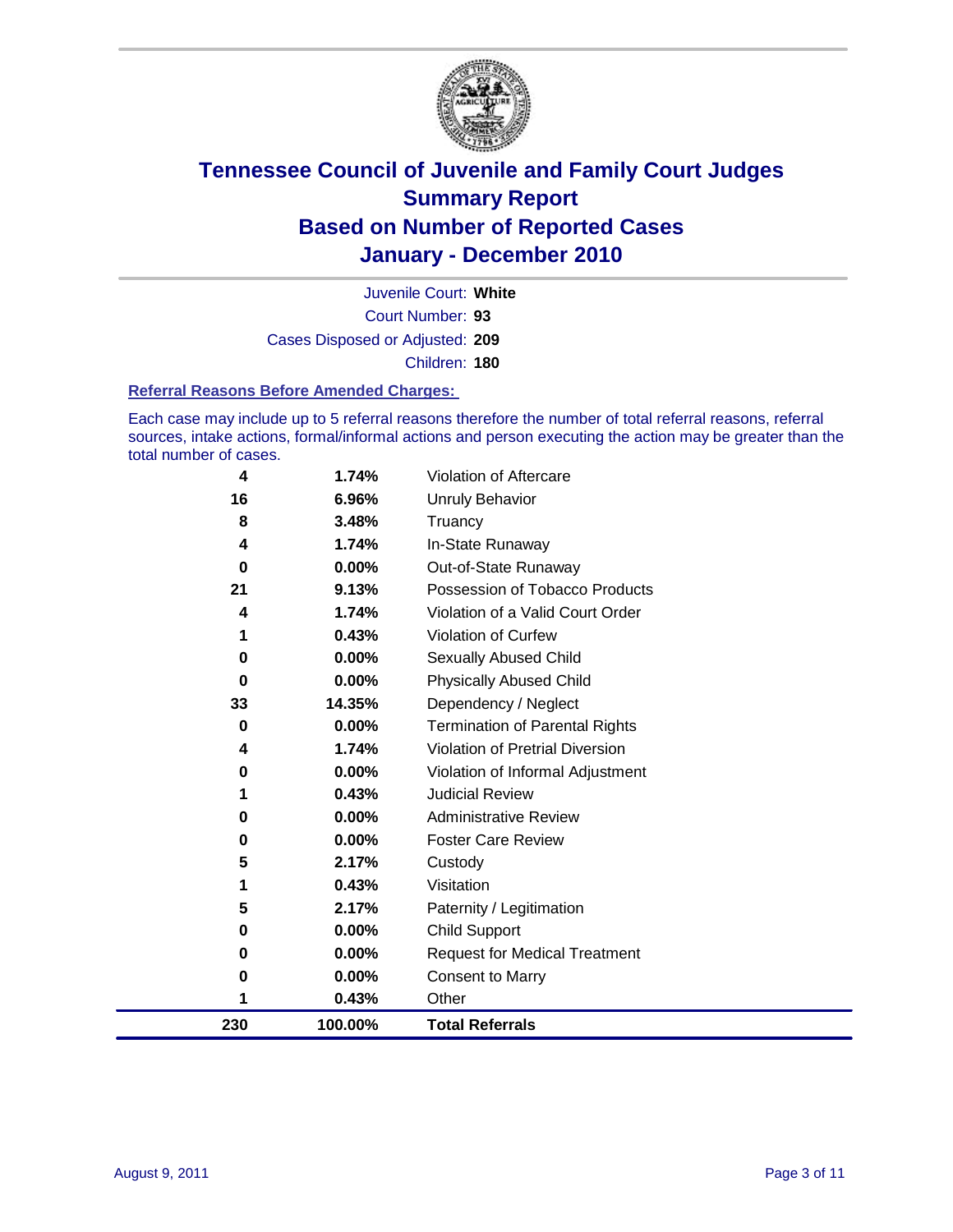

| Juvenile Court: White      |                                 |                                   |  |
|----------------------------|---------------------------------|-----------------------------------|--|
| Court Number: 93           |                                 |                                   |  |
|                            | Cases Disposed or Adjusted: 209 |                                   |  |
|                            |                                 | Children: 180                     |  |
| <b>Referral Sources: 1</b> |                                 |                                   |  |
| 81                         | 35.22%                          | Law Enforcement                   |  |
| 30                         | 13.04%                          | Parents                           |  |
| 6                          | 2.61%                           | <b>Relatives</b>                  |  |
| 0                          | 0.00%                           | Self                              |  |
| 34                         | 14.78%                          | School                            |  |
| 1                          | 0.43%                           | <b>CSA</b>                        |  |
| 47                         | 20.43%                          | <b>DCS</b>                        |  |
| 0                          | 0.00%                           | <b>Other State Department</b>     |  |
| 0                          | 0.00%                           | <b>District Attorney's Office</b> |  |
| 7                          | 3.04%                           | <b>Court Staff</b>                |  |
| 0                          | 0.00%                           | Social Agency                     |  |
| 8                          | 3.48%                           | <b>Other Court</b>                |  |
| 14                         | 6.09%                           | Victim                            |  |
| 1                          | 0.43%                           | Child & Parent                    |  |
| 0                          | 0.00%                           | Hospital                          |  |
| 0                          | 0.00%                           | Unknown                           |  |
| 1                          | 0.43%                           | Other                             |  |
| 230                        | 100.00%                         | <b>Total Referral Sources</b>     |  |

### **Age of Child at Referral: 2**

| 180 | 100.00%  | <b>Total Child Count</b> |
|-----|----------|--------------------------|
| 0   | $0.00\%$ | <b>Unknown</b>           |
| 1   | 0.56%    | Ages 19 and Over         |
| 43  | 23.89%   | Ages 17 through 18       |
| 65  | 36.11%   | Ages 15 through 16       |
| 29  | 16.11%   | Ages 13 through 14       |
| 5   | 2.78%    | Ages 11 through 12       |
| 37  | 20.56%   | Ages 10 and Under        |
|     |          |                          |

<sup>1</sup> If different than number of Referral Reasons (230), verify accuracy of your court's data.

<sup>2</sup> One child could be counted in multiple categories, verify accuracy of your court's data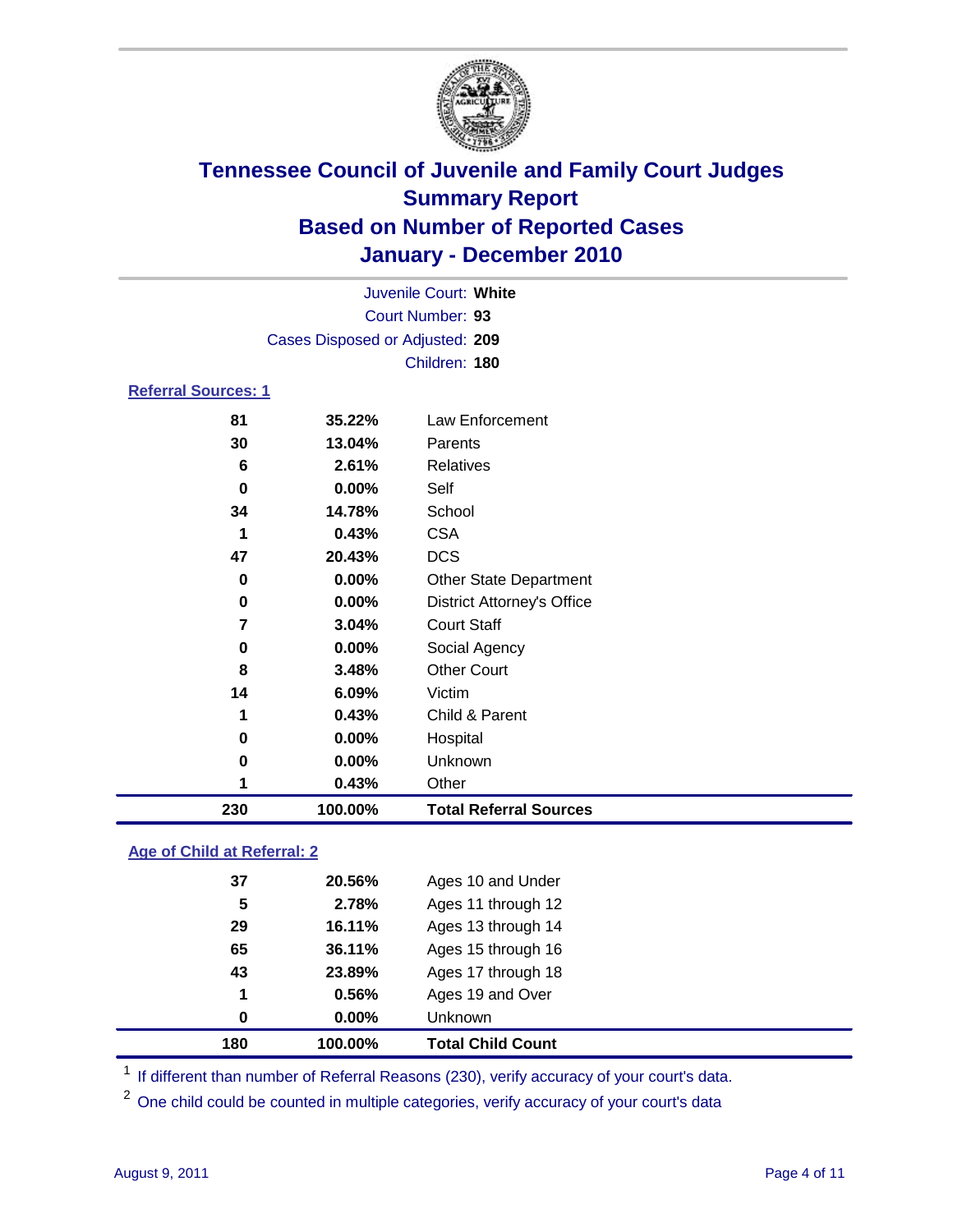

| Juvenile Court: White                   |                                 |                          |  |  |  |
|-----------------------------------------|---------------------------------|--------------------------|--|--|--|
|                                         | Court Number: 93                |                          |  |  |  |
|                                         | Cases Disposed or Adjusted: 209 |                          |  |  |  |
|                                         |                                 | Children: 180            |  |  |  |
| Sex of Child: 1                         |                                 |                          |  |  |  |
| 125                                     | 69.44%                          | Male                     |  |  |  |
| 55                                      | 30.56%                          | Female                   |  |  |  |
| $\mathbf 0$                             | 0.00%                           | Unknown                  |  |  |  |
| 180                                     | 100.00%                         | <b>Total Child Count</b> |  |  |  |
| Race of Child: 1                        |                                 |                          |  |  |  |
| 172                                     | 95.56%                          | White                    |  |  |  |
| 3                                       | 1.67%                           | African American         |  |  |  |
| 0                                       | 0.00%                           | Native American          |  |  |  |
| 0                                       | 0.00%                           | Asian                    |  |  |  |
| 5                                       | 2.78%                           | Mixed                    |  |  |  |
| $\mathbf 0$                             | 0.00%                           | Unknown                  |  |  |  |
| 180                                     | 100.00%                         | <b>Total Child Count</b> |  |  |  |
| <b>Hispanic Origin: 1</b>               |                                 |                          |  |  |  |
| $\mathbf 0$                             | 0.00%                           | Yes                      |  |  |  |
| 180                                     | 100.00%                         | <b>No</b>                |  |  |  |
| $\mathbf 0$                             | 0.00%                           | Unknown                  |  |  |  |
| 180                                     | 100.00%                         | <b>Total Child Count</b> |  |  |  |
| <b>School Enrollment of Children: 1</b> |                                 |                          |  |  |  |
| 145                                     | 80.56%                          | Yes                      |  |  |  |
| 35                                      | 19.44%                          | No                       |  |  |  |
| $\mathbf 0$                             | 0.00%                           | Unknown                  |  |  |  |
| 180                                     | 100.00%                         | <b>Total Child Count</b> |  |  |  |

One child could be counted in multiple categories, verify accuracy of your court's data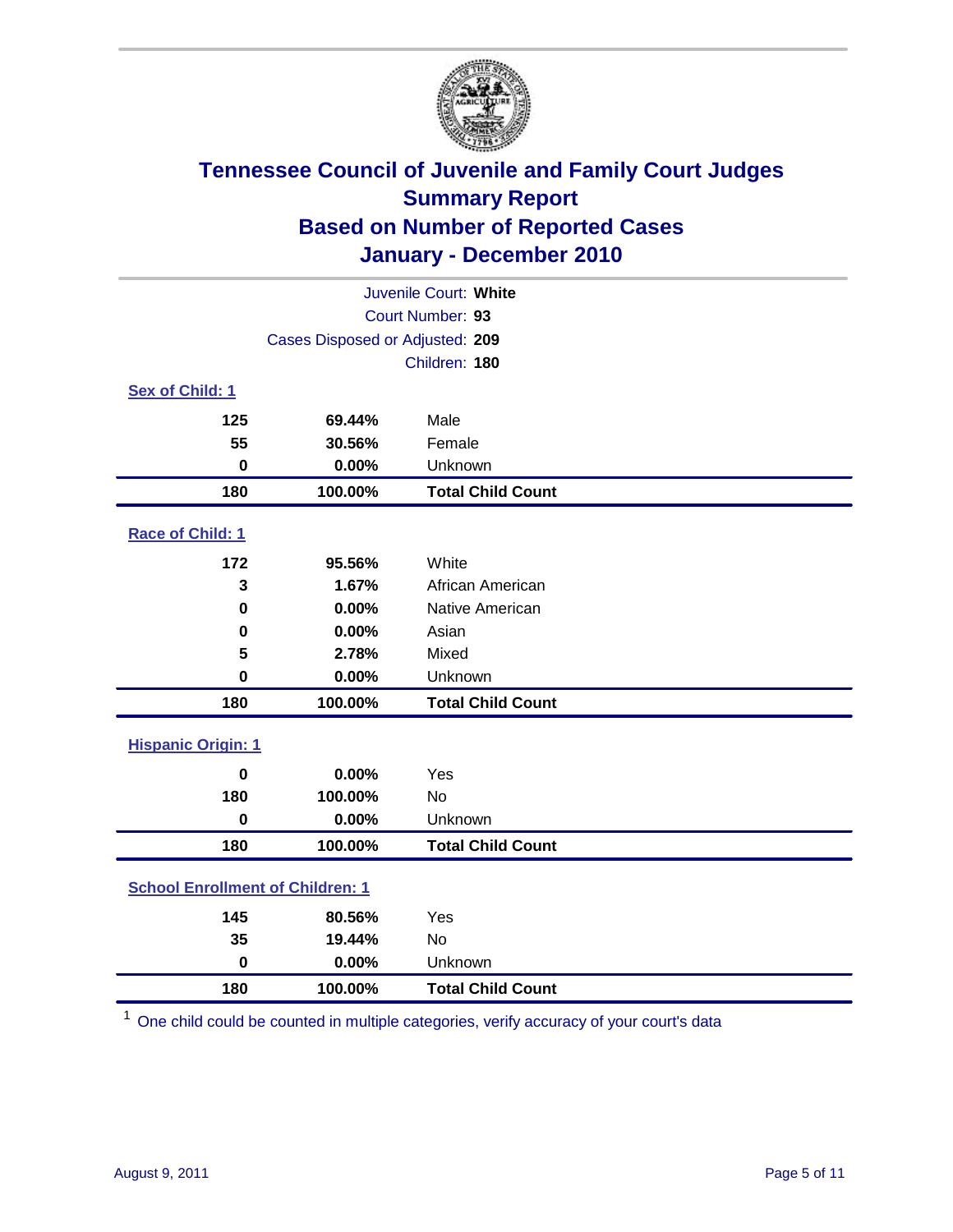

Court Number: **93** Juvenile Court: **White** Cases Disposed or Adjusted: **209** Children: **180**

#### **Living Arrangement of Child at Time of Referral: 1**

| 180 | 100.00%    | <b>Total Child Count</b>     |
|-----|------------|------------------------------|
| 1   | 0.56%      | Other                        |
| 0   | $0.00\%$   | Unknown                      |
| 0   | $0.00\%$   | Independent                  |
| 0   | 0.00%      | In an Institution            |
| 0   | $0.00\%$   | In a Residential Center      |
|     | 2<br>1.11% | In a Group Home              |
| 0   | $0.00\%$   | With Foster Family           |
| 3   | 1.67%      | <b>With Adoptive Parents</b> |
| 28  | 15.56%     | <b>With Relatives</b>        |
| 19  | 10.56%     | With Father                  |
| 59  | 32.78%     | With Mother                  |
| 23  | 12.78%     | With Mother and Stepfather   |
| 5   | 2.78%      | With Father and Stepmother   |
| 40  | 22.22%     | With Both Biological Parents |
|     |            |                              |

#### **Type of Detention: 2**

| 209 | 100.00%               | <b>Total Detention Count</b> |
|-----|-----------------------|------------------------------|
| 1   | 0.48%                 | Other                        |
| 206 | 98.56%                | Does Not Apply               |
|     | 0<br>$0.00\%$         | Unknown                      |
|     | 0<br>$0.00\%$         | <b>Psychiatric Hospital</b>  |
|     | 0.00%<br>0            | Jail - No Separation         |
|     | 0<br>$0.00\%$         | Jail - Partial Separation    |
|     | 0<br>$0.00\%$         | Jail - Complete Separation   |
|     | 0.96%<br>$\mathbf{2}$ | Juvenile Detention Facility  |
|     | $0.00\%$<br>0         | Non-Secure Placement         |
|     |                       |                              |

<sup>1</sup> One child could be counted in multiple categories, verify accuracy of your court's data

<sup>2</sup> If different than number of Cases (209) verify accuracy of your court's data.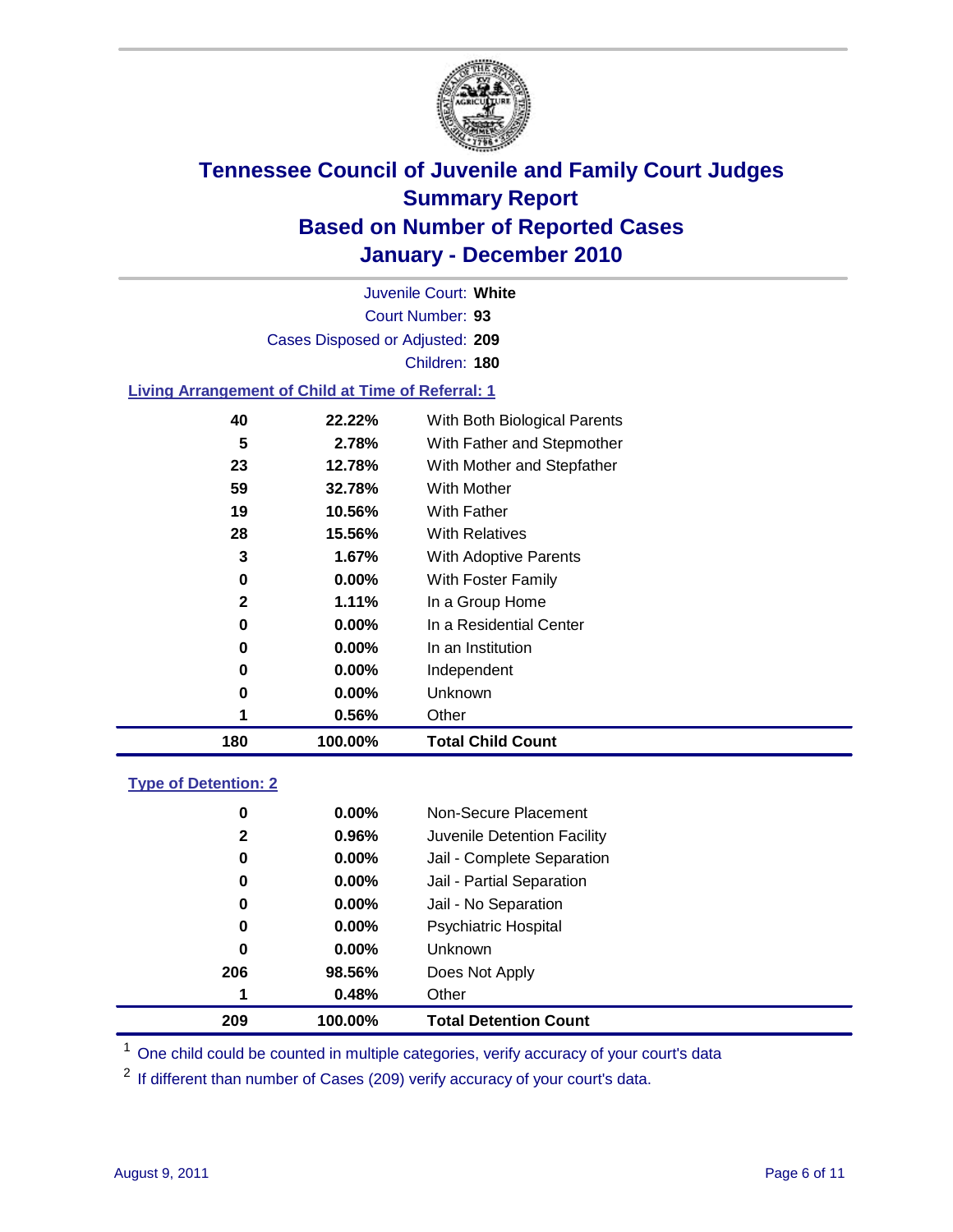

| Juvenile Court: White                              |                                 |                                      |  |  |  |  |
|----------------------------------------------------|---------------------------------|--------------------------------------|--|--|--|--|
| Court Number: 93                                   |                                 |                                      |  |  |  |  |
|                                                    | Cases Disposed or Adjusted: 209 |                                      |  |  |  |  |
|                                                    |                                 | Children: 180                        |  |  |  |  |
| <b>Placement After Secure Detention Hearing: 1</b> |                                 |                                      |  |  |  |  |
| $\mathbf 2$                                        | 0.96%                           | Returned to Prior Living Arrangement |  |  |  |  |
| $\bf{0}$                                           | 0.00%                           | Juvenile Detention Facility          |  |  |  |  |
| 0                                                  | 0.00%                           | Jail                                 |  |  |  |  |
| 0                                                  | 0.00%                           | Shelter / Group Home                 |  |  |  |  |
| 0                                                  | 0.00%                           | <b>Foster Family Home</b>            |  |  |  |  |
| $\bf{0}$                                           | 0.00%                           | Psychiatric Hospital                 |  |  |  |  |
| $\bf{0}$                                           | 0.00%                           | Unknown                              |  |  |  |  |
| 207                                                | 99.04%                          | Does Not Apply                       |  |  |  |  |
| 0                                                  | 0.00%                           | Other                                |  |  |  |  |
| 209                                                | 100.00%                         | <b>Total Placement Count</b>         |  |  |  |  |
| <b>Intake Actions: 2</b>                           |                                 |                                      |  |  |  |  |
| 192                                                | 83.48%                          | <b>Petition Filed</b>                |  |  |  |  |
| $\mathbf{2}$                                       | 0.87%                           | <b>Motion Filed</b>                  |  |  |  |  |
| 36                                                 | 15.65%                          | <b>Citation Processed</b>            |  |  |  |  |
| 0                                                  | 0.00%                           | Notification of Paternity Processed  |  |  |  |  |
| $\bf{0}$                                           | 0.00%                           | Scheduling of Judicial Review        |  |  |  |  |
| $\bf{0}$                                           | 0.00%                           | Scheduling of Administrative Review  |  |  |  |  |
| 0                                                  | 0.00%                           | Scheduling of Foster Care Review     |  |  |  |  |
| $\bf{0}$                                           | 0.00%                           | Unknown                              |  |  |  |  |
| 0                                                  | 0.00%                           | Does Not Apply                       |  |  |  |  |
| 0                                                  | 0.00%                           | Other                                |  |  |  |  |

<sup>1</sup> If different than number of Cases (209) verify accuracy of your court's data.

**100.00% Total Intake Count**

<sup>2</sup> If different than number of Referral Reasons (230), verify accuracy of your court's data.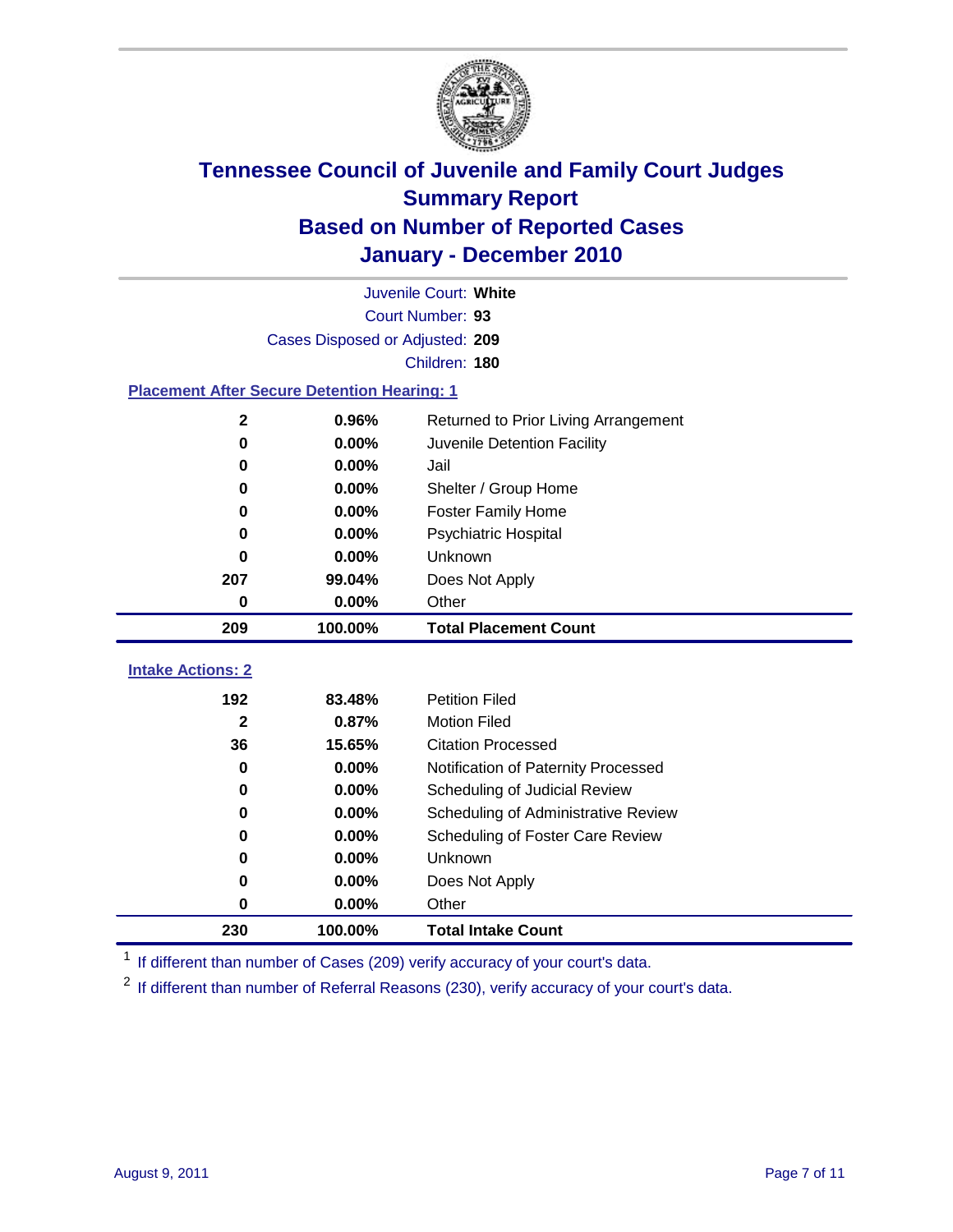

Court Number: **93** Juvenile Court: **White** Cases Disposed or Adjusted: **209** Children: **180**

#### **Last Grade Completed by Child: 1**

| 27           | 15.00%  | Too Young for School     |
|--------------|---------|--------------------------|
| 0            | 0.00%   | Preschool                |
| $\mathbf{2}$ | 1.11%   | Kindergarten             |
| 1            | 0.56%   | 1st Grade                |
| 3            | 1.67%   | 2nd Grade                |
| 3            | 1.67%   | 3rd Grade                |
| 3            | 1.67%   | 4th Grade                |
| $\mathbf 2$  | 1.11%   | 5th Grade                |
| 7            | 3.89%   | 6th Grade                |
| 17           | 9.44%   | 7th Grade                |
| 29           | 16.11%  | 8th Grade                |
| 25           | 13.89%  | 9th Grade                |
| 42           | 23.33%  | 10th Grade               |
| 14           | 7.78%   | 11th Grade               |
| $\mathbf 3$  | 1.67%   | 12th Grade               |
| 1            | 0.56%   | Non-Graded Special Ed    |
| 1            | 0.56%   | <b>GED</b>               |
| 0            | 0.00%   | Graduated                |
| 0            | 0.00%   | Never Attended School    |
| 0            | 0.00%   | Unknown                  |
| $\mathbf 0$  | 0.00%   | Other                    |
| 180          | 100.00% | <b>Total Child Count</b> |
|              |         |                          |

### **Enrolled in Special Education: 1**

| 180 | 100.00%       | <b>Total Child Count</b> |
|-----|---------------|--------------------------|
|     | $0.00\%$<br>0 | Unknown                  |
| 171 | 95.00%        | No                       |
|     | 5.00%<br>9    | Yes                      |
|     |               |                          |

One child could be counted in multiple categories, verify accuracy of your court's data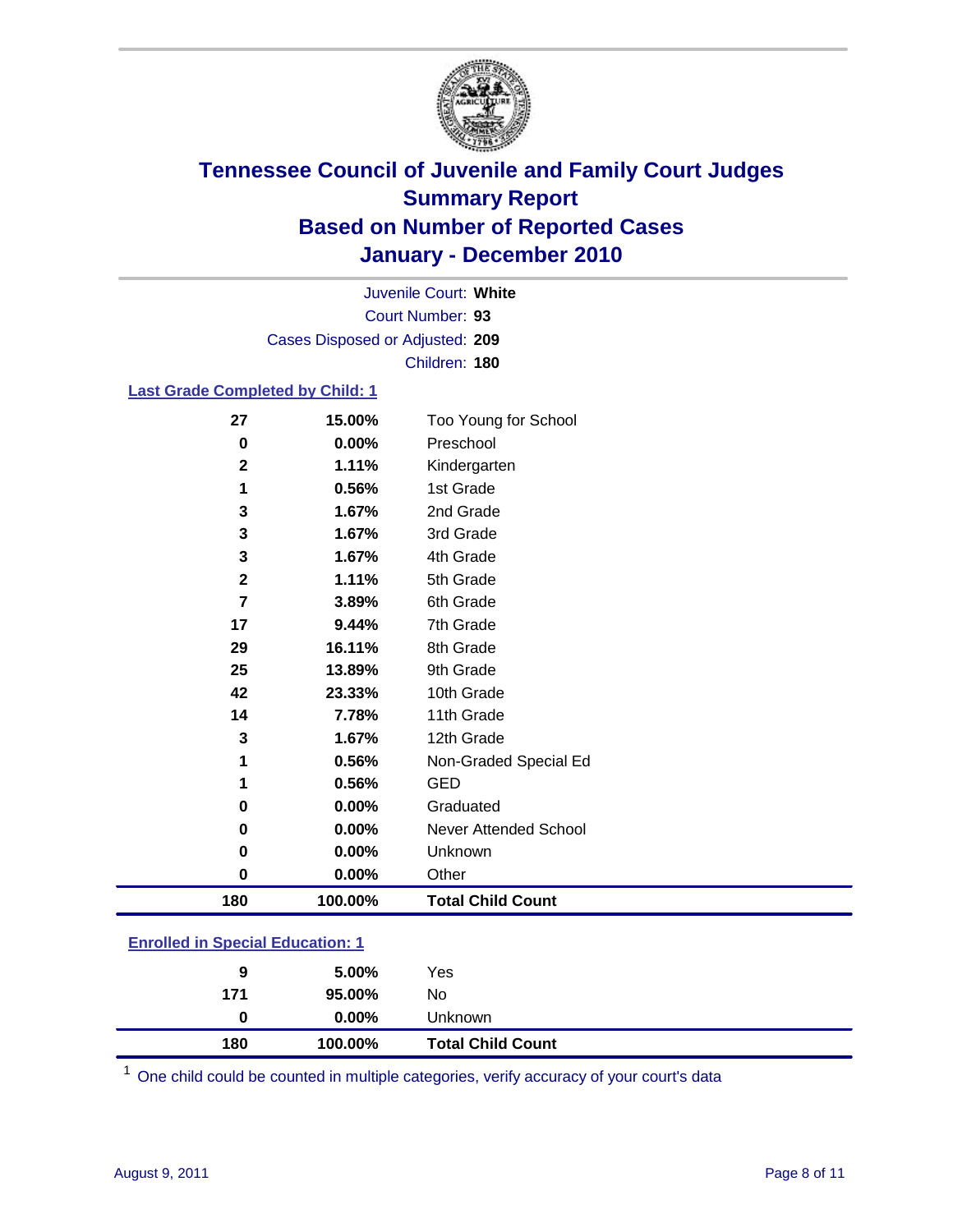

| Juvenile Court: White        |                                 |                           |  |  |
|------------------------------|---------------------------------|---------------------------|--|--|
|                              |                                 | Court Number: 93          |  |  |
|                              | Cases Disposed or Adjusted: 209 |                           |  |  |
|                              |                                 | Children: 180             |  |  |
| <b>Action Executed By: 1</b> |                                 |                           |  |  |
| 230                          | 100.00%                         | Judge                     |  |  |
| 0                            | $0.00\%$                        | Magistrate                |  |  |
| 0                            | $0.00\%$                        | <b>YSO</b>                |  |  |
| 0                            | 0.00%                           | Other                     |  |  |
| 0                            | 0.00%                           | Unknown                   |  |  |
| 230                          | 100.00%                         | <b>Total Action Count</b> |  |  |

### **Formal / Informal Actions: 1**

| 45           | 19.57%   | Dismissed                                        |
|--------------|----------|--------------------------------------------------|
| 0            | $0.00\%$ | Retired / Nolle Prosequi                         |
| 51           | 22.17%   | <b>Complaint Substantiated Delinquent</b>        |
| 53           | 23.04%   | <b>Complaint Substantiated Status Offender</b>   |
| 32           | 13.91%   | <b>Complaint Substantiated Dependent/Neglect</b> |
| 0            | $0.00\%$ | <b>Complaint Substantiated Abused</b>            |
| 0            | $0.00\%$ | <b>Complaint Substantiated Mentally III</b>      |
| 3            | $1.30\%$ | Informal Adjustment                              |
| 30           | 13.04%   | <b>Pretrial Diversion</b>                        |
| 1            | 0.43%    | <b>Transfer to Adult Court Hearing</b>           |
| 0            | $0.00\%$ | Charges Cleared by Transfer to Adult Court       |
| 13           | 5.65%    | Special Proceeding                               |
| 0            | $0.00\%$ | <b>Review Concluded</b>                          |
| $\mathbf{2}$ | 0.87%    | Case Held Open                                   |
| 0            | $0.00\%$ | Other                                            |
| 0            | $0.00\%$ | Unknown                                          |
| 230          | 100.00%  | <b>Total Action Count</b>                        |

<sup>1</sup> If different than number of Referral Reasons (230), verify accuracy of your court's data.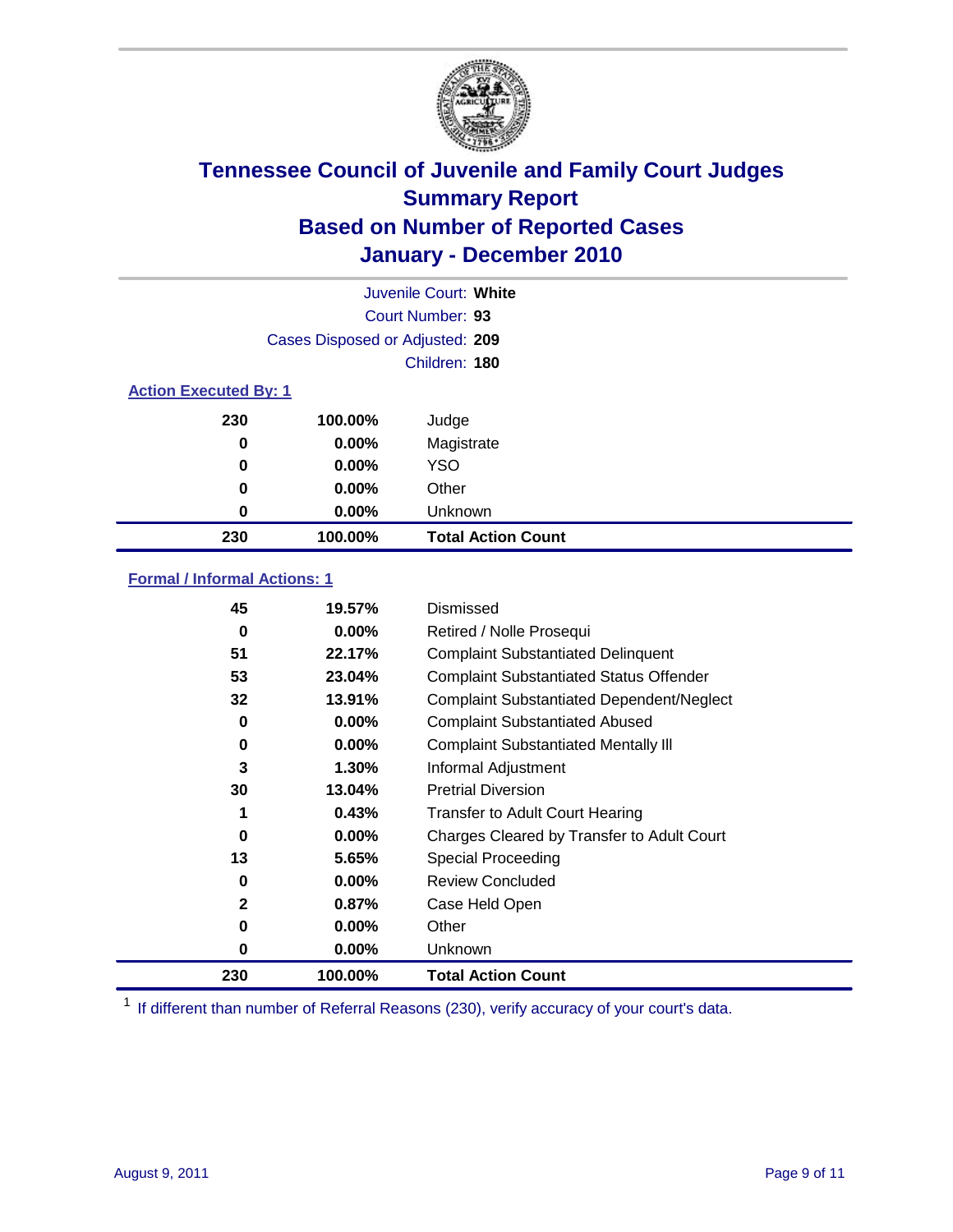

|                                                                                |                                 | Juvenile Court: White                                |  |  |
|--------------------------------------------------------------------------------|---------------------------------|------------------------------------------------------|--|--|
|                                                                                |                                 | Court Number: 93                                     |  |  |
|                                                                                | Cases Disposed or Adjusted: 209 |                                                      |  |  |
|                                                                                |                                 | Children: 180                                        |  |  |
| <b>Case Outcomes:</b><br>There can be multiple outcomes for one child or case. |                                 |                                                      |  |  |
| 32                                                                             | 8.36%                           | <b>Case Dismissed</b>                                |  |  |
| $\mathbf 0$                                                                    | 0.00%                           | Case Retired or Nolle Prosequi                       |  |  |
| 26                                                                             | 6.79%                           | Warned / Counseled                                   |  |  |
| 0                                                                              | 0.00%                           | <b>Held Open For Review</b>                          |  |  |
| 11                                                                             | 2.87%                           | Supervision / Probation to Juvenile Court            |  |  |
| 0                                                                              | 0.00%                           | <b>Probation to Parents</b>                          |  |  |
| 10                                                                             | 2.61%                           | Referral to Another Entity for Supervision / Service |  |  |
| 1                                                                              | 0.26%                           | Referred for Mental Health Counseling                |  |  |
| 20                                                                             | 5.22%                           | Referred for Alcohol and Drug Counseling             |  |  |
| 0                                                                              | 0.00%                           | <b>Referred to Alternative School</b>                |  |  |
| 0                                                                              | 0.00%                           | Referred to Private Child Agency                     |  |  |
| 8                                                                              | 2.09%                           | Referred to Defensive Driving School                 |  |  |
| 0                                                                              | 0.00%                           | Referred to Alcohol Safety School                    |  |  |
| 6                                                                              | 1.57%                           | Referred to Juvenile Court Education-Based Program   |  |  |
| 4                                                                              | 1.04%                           | Driver's License Held Informally                     |  |  |
| 0                                                                              | 0.00%                           | <b>Voluntary Placement with DMHMR</b>                |  |  |
| 0                                                                              | 0.00%                           | <b>Private Mental Health Placement</b>               |  |  |
| 0                                                                              | 0.00%                           | <b>Private MR Placement</b>                          |  |  |
| 0                                                                              | 0.00%                           | Placement with City/County Agency/Facility           |  |  |
| 7                                                                              | 1.83%                           | Placement with Relative / Other Individual           |  |  |
| 33                                                                             | 8.62%                           | Fine                                                 |  |  |
| 3                                                                              | 0.78%                           | <b>Public Service</b>                                |  |  |
| 6                                                                              | 1.57%                           | Restitution                                          |  |  |
| 0                                                                              | 0.00%                           | <b>Runaway Returned</b>                              |  |  |
| 0                                                                              | 0.00%                           | No Contact Order                                     |  |  |
| 0                                                                              | 0.00%                           | Injunction Other than No Contact Order               |  |  |
| 3                                                                              | 0.78%                           | <b>House Arrest</b>                                  |  |  |
| 0                                                                              | 0.00%                           | <b>Court Defined Curfew</b>                          |  |  |
| 1                                                                              | 0.26%                           | Dismissed from Informal Adjustment                   |  |  |
| 2                                                                              | 0.52%                           | <b>Dismissed from Pretrial Diversion</b>             |  |  |
| 0                                                                              | 0.00%                           | <b>Released from Probation</b>                       |  |  |
| 0                                                                              | $0.00\%$                        | <b>Transferred to Adult Court</b>                    |  |  |
| 0                                                                              | $0.00\%$                        | <b>DMHMR Involuntary Commitment</b>                  |  |  |